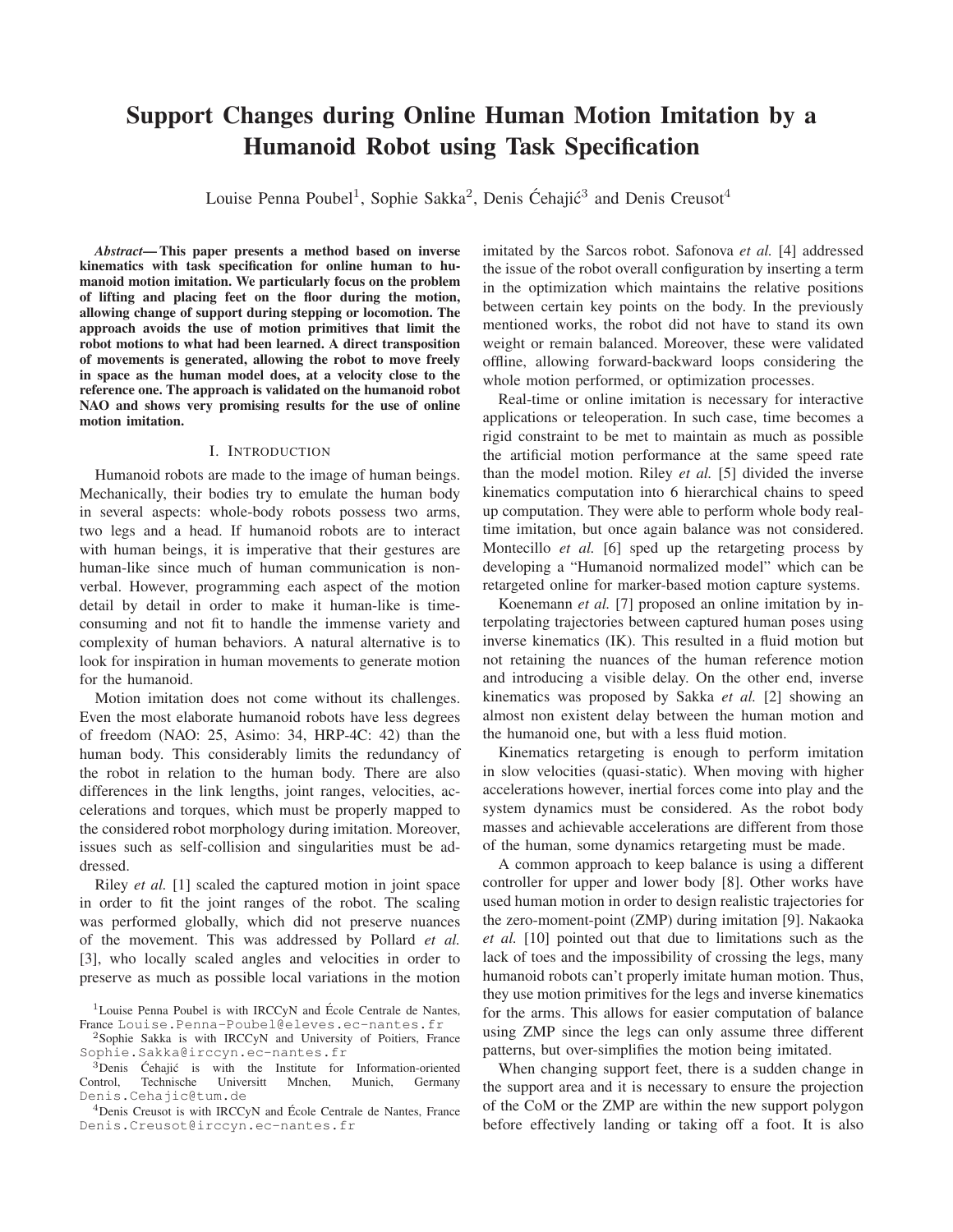important to make sure the foot interacts with the floor while flat. Montecillo et al. [6] anticipated a change of support of the feet to maintain balance during support transition by controlling the robot head and CoM displacement in one axis.

This paper will introduce a strategy which allows a change of support while maintaining the nuances of the human motion during online imitation. This is possible due to the solution of IK with task specification [2], which uses the robot redundancy to place its feet at different poses at each support change, as the human does. In the next section, the general method to scale the human motion to any humanoid robot dimensions will be introduced, and the method of task specification will be described. Next, the scaling and IK goals will be extended to different support phases and the transitions among them. Finally, the method will be validated with the NAO robot and several human actors, whose respective motions are tracked by a simple markerless motion capture system (Kinect).

## II. METHOD

#### A. Scaling human motion

Imitation contains two main actions: reproduce the task and reproduce the manner the task is performed. The task in our case is to track the reference end effectors trajectories (the human hand and feet displacements). To do so by any humanoid robot, a geometric scaling must be performed beforehand so the human dimensions match the humanoid ones.

In this work, each human segment is scaled to the dimensions of the robot while keeping the segments respective directions. The scaled skeleton has the dimensions of the robot, with the same body pose as the human, as shown in Fig.1. This scaling can be used with any motion capture system which provides human joint positions/orientations in the Cartesian space. The 3 Cartesian coordinates of a joint  $\ell$  are denoted  $\mathbf{p}_{\ell} = [x_{\ell}, y_{\ell}, z_{\ell}]^T$ . Points  $p_{\ell}^h$  on the human skeleton are translated and become points on an equivalent robot skeleton  $p_{\ell}^{r}$ . The iterative process starts from a point on the support foot, which is fixed to the ground, and moves upwards toward each limb extremity, joint by joint. The scaling is performed in 3 steps:

- 1) The direction of a human segment  $\ell$  is taken (vector normalization, free vector);
- 2) The free vector is multiplied by the corresponding segment length on the robot  $l_i^r$ ;
- 3) The scaled segment is placed on the kinematic chain after its antecedent  $p_a^r$ , where a stands for the antecedent of frame  $\ell$

In summary:

$$
\mathbf{p}_{\ell}^{r} = \frac{\mathbf{p}_{\ell}^{h} - \mathbf{p}_{a}^{h}}{\|\mathbf{p}_{\ell}^{h} - \mathbf{p}_{a}^{h}\|} l_{\ell}^{r} + \mathbf{p}_{a}^{r}
$$
(1)

Due to the limited number of degrees of freedom (dof) in robots, there are points which can move in relation to each other on the human, but not on the robot. That is



Fig. 1. Scaling human joint positions (black) to humanoid joint positions (blue). Example using the Kinect sensor and the NAO robot.

notable for the spine, for example. In case the robot torso is rigid, to maintain the distances connecting shoulders and hips should be constant after scaling, a segment which goes from the  $MidHip$  to the  $MidShoulder$  is scaled, preserving symmetry.

During online imitation, the scaling is performed at each time step. No previous knowledge of the human dimensions is needed as the joint positions are used directly. Therefore, the scaling works for any actor and is not affected by segment length variations in the motion capture system. The scaled motion does not respect the robot limits or ensures balance. It is used to find a reference motion fit to the robot dimensions.

# **B.** Task specification

The robot redundancy will be used to specify several constraints in its motion. Task specification (or Task classification, or Task prioritization) allows adding terms to the IK forcing the robot configurations into desired ones or minimizing additional terms [11]. Let us describe a strict task  $j$  by an equality constraint equation:

$$
\dot{\mathbf{q}} = \mathbf{J}_i^+ \mathbf{X}_j,\tag{2}
$$

and a minimization task  $k$  by an optimization constraint equation:

$$
\dot{\mathbf{q}} = \kappa_k \nabla_q f_k(\mathbf{q}).\tag{3}
$$

where  $J_j$  denotes the Jacobian matrix related to task  $X_j$ ;  $\kappa_k$  is a weight tuned according to the task importance and  $\nabla_q f_k(\mathbf{q})$  is the gradient of function  $f_k$  with respect to the joint angle vector  $q$ . The iterative process considering the  $N$ equality constraints associated to their respective priority is the following, for  $j = 0..N$ .

$$
\dot{\mathbf{q}}_{0} = 0 \n\dot{\mathbf{q}}_{j+1} = \dot{\mathbf{q}}_{j} + (\mathbf{J}_{j+1} \mathbf{P}_{j}^{a})^{+} (\dot{\mathbf{X}}_{j+1} - \mathbf{J}_{j+1} \dot{\mathbf{q}}_{j})
$$
\n(4)

where  $\dot{\mathbf{q}}_j$  is the joint velocities vector realizing strict tasks 0 to j.  $P_j$  and  $P_j^a$  are the projectors on the kernels of the task Jacobian matrices  $J_j$  and  $J_j^a$  respectively:

$$
\begin{array}{rcl}\n\mathbf{P}_j & = & \mathbf{I} - \mathbf{J}_j^+ \mathbf{J}_j \\
\mathbf{P}_j^a & = & \mathbf{I} - (\mathbf{J}_j^a)^+ \mathbf{J}_j^a\n\end{array} \tag{5}
$$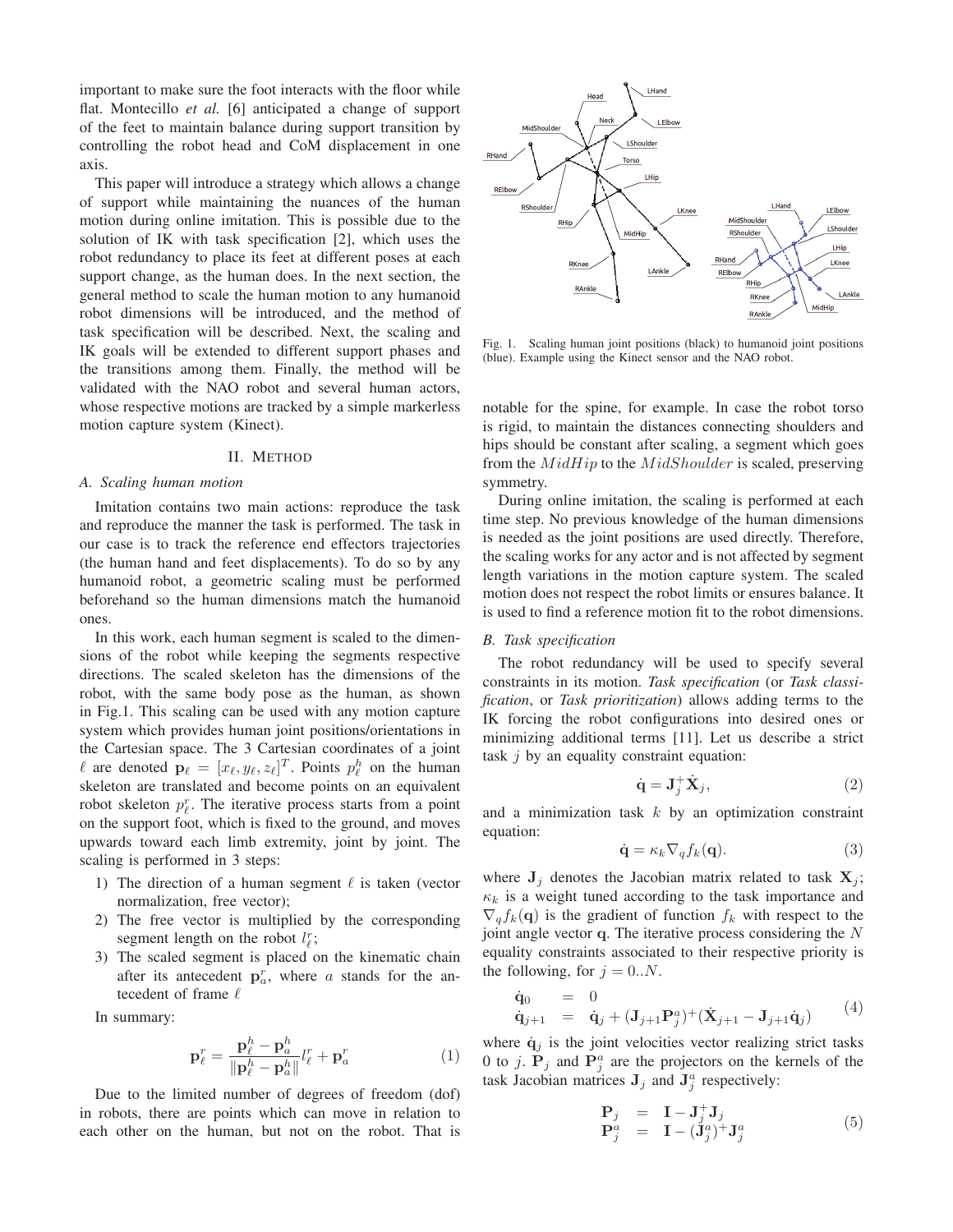I being the identity matrix.  $J_i^a$  denotes the augmented Jacobian matrix  $J_i^a$  defined as the concatenation of matrices  $J_1$  to  $J_j$ . Introducing M optimization constraints, we obtain the following equation.

$$
\dot{\mathbf{q}}_{M} = \dot{\mathbf{q}}_{N} + \mathbf{P}_{N}^{a} \sum_{k=1}^{M} \kappa_{k} \nabla_{q} f_{k}(\mathbf{q}) \tag{6}
$$

As many tasks as wished can be added as equality or optimization constraints, as long as the robot's redundancy is sufficient. Some tasks related to humanoid imitation of human motion are further described.

1) Cartesian trajectory tracking: The task vector  $X_t$ consists of the scaled poses for the robot end effectors. The vector contains at most 6 coordinates (3 translations, 3 rotations) for each tracked effector. Typical effectors are hands, feet, head and waist, but in fact any other frames in the human body can also be tracked. Denoting the length of q (the robot dof) as  $n^r$ , for  $m_t$  tracked coordinates, the dimension of Jacobian  $J_t$  is  $n^r \times m_t$ .

2) Keeping balance: The task vector  $X'_c = (x_c, y_c)^t$ contains the absolute position of the center of mass (CoM) projected on the horizontal plane. J<sub>c</sub> denotes the  $n^r \times 2$  Jacobian matrix transforming the CoM velocity vector into the joint velocity vector. In this approach, we have constrained the CoM projection to remain superposed to a fixed reference point on the robot sole.

3) Avoiding robot joints limits: Avoiding robot joints limits is very important to perform efficient imitation, because if the solution surpasses physical limits, the balance may not be met. This criterion is defined by minimization:

$$
f_{\ell} = \sum_{i=1}^{n^{r}} \left( \frac{q^{r}(i) - \bar{q}^{r}(i)}{q_{\text{max}}^{r}(i) - q_{\text{min}}^{r}(i)} \right)^{2}
$$
(7)

where  $q^{r}(i)$  is the *i*-th component of vector  $q^{r}$ ,  $\bar{q}^{r}$  =  $\frac{1}{2}(q_{\text{max}}^r + q_{\text{min}}^r)$ , and  $q_{\text{max}}^r$  and  $q_{\text{min}}^r$  denote respectively the maximum and minimum joint limits.

To ensure that the values will be fit into the allowed range, a clamping loop [11] is added. After the IK including all tasks has been solved, the loop checks whether all joints are within their limits. For those which are not, their values are fixed to their limits and their respective columns in the Jacobians are zeroed. The IK is then solved again, with less dof. This is repeated until all joints fit their limits.

4) Tracking human joint positions: The robot tracks human joint values which correspond to its dof as an optimization constraint. Here,  $q^{h'}$  is the human generalized position vector matching the size and the joints of  $q<sup>r</sup>$ .

$$
f_h = \sum_{i=1}^{n^r} (q^r(i) - q^{h'}(i))^2
$$
 (8)

**III. CHANGE OF SUPPORT** 

# A. Scaling different support phases

To deal with support changes, the scaling process is adapted to each support phase (right RS, left LS or double support DS). A foot is considered to be in support if its

vertical distance from the ground is lower than a given threshold. For the single support phases (right or left), the data is scaled as described in section II.A, beginning by the support foot and moving toward each end-effector as a tree structure.

During double support (DS), it is important to ensure that the tracked trajectories for both feet are at ground level. To that end, both feet heights are fixed beforehand even if the data from the motion capture system shows a difference between the reference feet heights. The closed loop formed by the legs is scaled from the point between the ankles to that between the hips without going through the knees. From the hips onwards the scaling is the same as for single support. An example for the scaling of each support is seen in Fig. 2.



Scaling human joint positions to humanoid joint positions for Fig.  $2$ . different support phases.

When the human lifts a foot beyond the support threshold, the scaling changes from DS scaling to a single support scaling. Conversely, when the human places a foot on the floor, the scaling fixes the foot on ground level before scaling other joints. The horizontal coordinates of the robot foot are chosen proportionally to the position of the human foot, fitting into an area on the floor where the robot is able to place the foot flat. This area is determined beforehand experimentally.

#### B. Tracked coordinates for various supports

To reduce the number of tracked coordinates, the robot is modeled with one foot fixed to the world frame (implicit constraint). For single support, the support foot frame is taken as the origin. The scaled data is transformed to this frame before the IK is solved. The reference position for the CoM projection is under the ankle of the support foot, to minimize the torque needed on the ankle.

For double support, the robot is also modeled with one foot fixed to the world frame. Let us choose the right foot to be the origin. In this case, it is necessary to ensure that the left foot is flat on the same plane as the right foot. Therefore, although during single support it would be fine to track only the left foot position, for example, during double support 6 dof must be tracked to ensure both feet are flat on the ground. As for the projection of the CoM, it is set to the point between the two feet during double support.

The transition between single and double supports happens in 2 steps. When a foot is to be taken off, first the projection of the CoM is moved to the other foot, then the foot is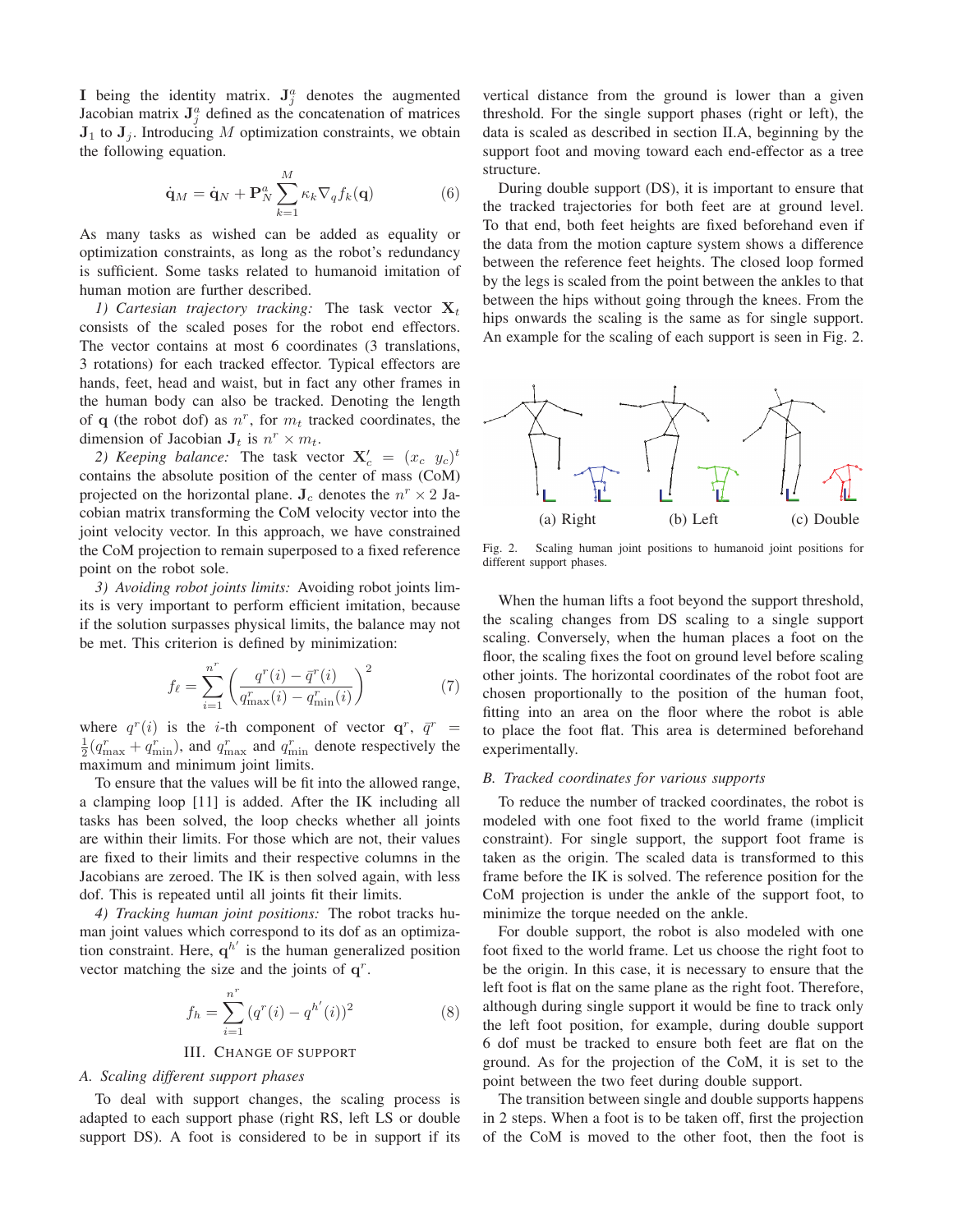lifted parallel to the ground. When a foot is to be landed, the steps go in an opposite order: first the swing foot is lowered parallel to the ground, then the projection of the CoM is brought back to between the feet.

To increase stability while a foot is being lifted or lowered, the CoM goal is set not to the projection of the ankle, but to a point closer to the center of the foot. To facilitate the transition, the number of constraints on the movement can be reduced by setting all effectors free except for the foot.

## IV. EXPERIMENTATIONS

#### A. Setting

The humanoid robot NAO (Aldebaran Robotics) was used for the experimental validation. This small robot only has 23 dof for its body, when not considering the open and close of the hands. This considerably limits the number of tasks possible in the stack as the redundancy order remains low.

The 3D human data were captured using a Microsoft Kinect sensor. This sensor tracks 15 points in the human body, previously shown in Fig. 1. Although the data are quite noisy, no filtering is being performed, not to waste imitation time. To avoid the legs shaking during DS, both feet positions are kept the same as the previous time step. A foot is considered to be in support if the data received is below the vertical threshold of 200 mm. This is a large number in order to avoid false positives due to jittering.

Two programs were developed in  $C++$  and run at the same time. One program acquires the motion capture data from the Kinect at 60 Hz, detects the type of support and scales the motion accordingly. The other receives the scaled data, calculates the IK and sends the results to the robot via  $wi$ -fi.

In total, four tasks are performed. The two equality tasks are: keeping balance with the highest priority, followed by Cartesian tracking. The two optimization tasks, avoiding limits and joint space tracking, are projected into the kernel of the previous tasks and thus have a lower priority. A weight five times larger was given to the limits task than to the joints task ( $\kappa_l = -0.10, \kappa_h = -0.02$ ). A clamping loop was also added. A time step consists of computation time plus motion time. The robot speed was set to  $10\%$  of its maximum speed in order to avoid high accelerations, which is the main time constraint of the system.

# **B.** Tracked coordinates

Two robot models were implemented using modified DH parameters [12], one based on the right foot (the RFoot model, used for RS and DS phases), and one based on the left foot (LFoot model, for LS). All models are described with the  $z$  axis pointing upwards in the vertical and the  $x$ axis pointing to the robot front. The tracked coordinates  $X_t$ and  $X'_c$  vary according to the support phase and the step during transition. A summary of all tracked coordinates is shown in Tab. I. The referred frames are detailed in Fig. 3.

Since one foot is always attached to the absolute frame, at most 3 effectors are being tracked at the same time: right hand, left hand and the free ankle. Due to the limited number of dof in the NAO robot, the effectors orientations



Fig. 3. Frames and offsets tracked during online imitation

are not tracked unless it is necessary to place a foot flat on the ground. Thus, only the 3 Cartesian coordinates for each effector are tracked during single support phases.

During DS, the left foot must be kept flat on the ground. Experimentally, it was noted that the IK cannot come to a solution respecting balance and feet yaw (orientation about the vertical axis) constraints at the same time, especially because NAO legs have a total of 11 dof together, and only one of these dof (the pelvis joint) affects the yaw of the feet. This same dof also influences the orientation of the torso, greatly affecting the position of the CoM. Due to this kinematic limitation, the left foot yaw is not being tracked and only 5 dof are being constrained: 3 coordinates of the left ankle  $(p_{LA})$  and the vertical height of two points on the sole  $(z_{LF}, z_{LT})$ .

During transitions, the hands are left free and only the 5 dof for the swing foot are being tracked. During CoM placing tasks, the feet are maintained flat on the ground with the vertical coordinates  $z_{\ell} = 0$  and the CoM is placed with an offset  $\lambda = 15mm$ . The transitions into single support finish when the swing foot is lifted to a height  $\rho = 30 mm$ .

# C. Poses

The system was tested by several actors performing a wide range of slow motions. The robot was able to track the human motion in time and space while keeping balance during all support phases. Support transitions happened smoothly, taking a minimum of 3 s and a maximum of 12 s to be finalized. The average time step took 420 ms  $(2.4 \text{ Hz})$ , 10% of this time spent solving the IK and 90% spent moving.

## D. Cartesian tracking

Fig. 5 shows the imitation online for a DS-RS-DS motion. In other words, a step forward. The tracking of end-effectors with respect to the absolute frame is shown in time in Fig. 6 and in space in Fig. 7. For the DS to RS transition, the robot takes a while to finally lift the foot from the floor, since it has to carefully move the CoM and lift the foot parallel to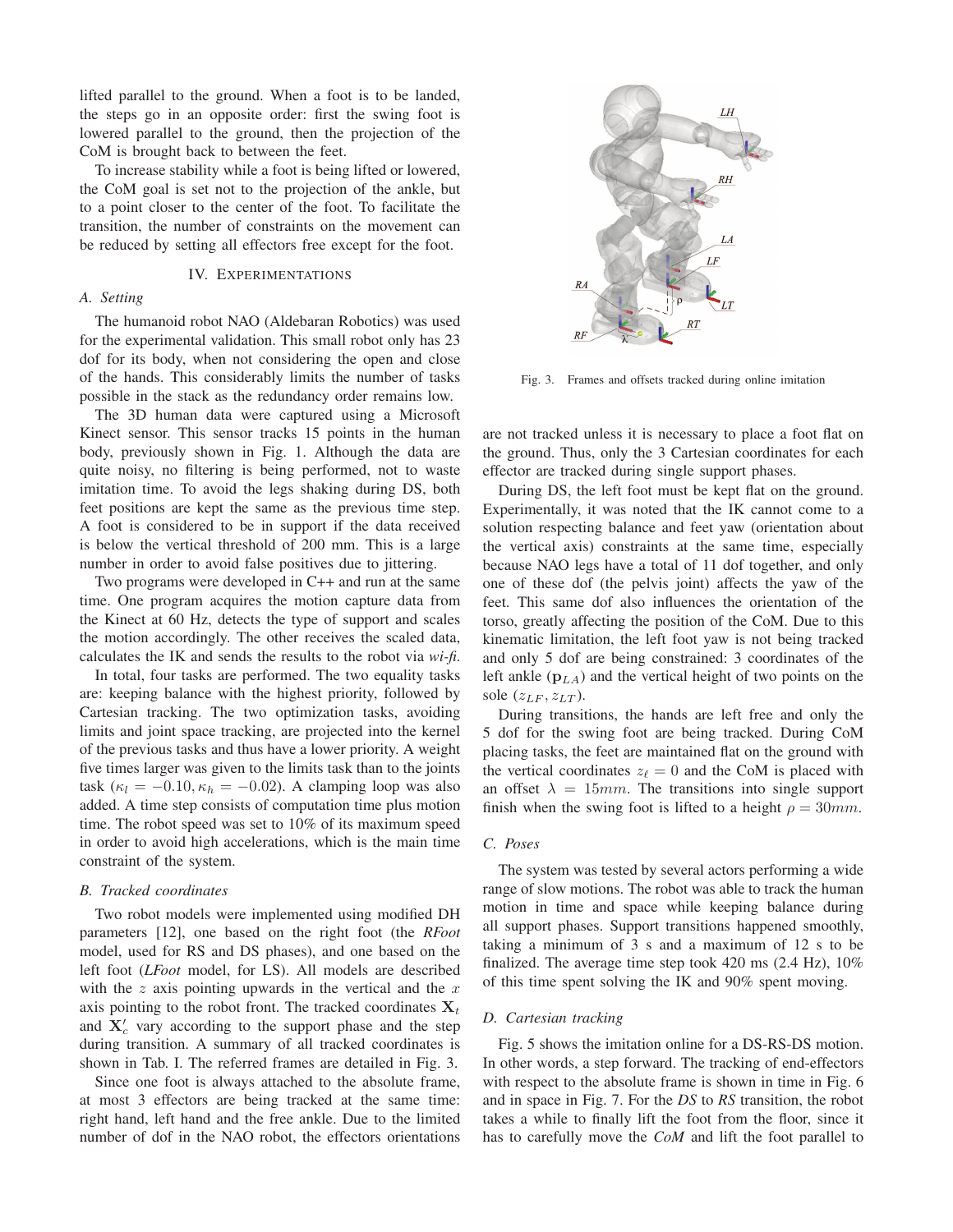**TABLE I** TRACKED COORDINATES FOR EACH SUPPORT PHASE

| <b>Support</b>            | <b>Step</b>   | Model        | $\mathbf{X}_t$                                                                                                                                                                                                                                          | $\mathbf{X}'_c$                                                                 |
|---------------------------|---------------|--------------|---------------------------------------------------------------------------------------------------------------------------------------------------------------------------------------------------------------------------------------------------------|---------------------------------------------------------------------------------|
| <b>Continuous support</b> |               |              |                                                                                                                                                                                                                                                         |                                                                                 |
| RS                        |               | <b>RFoot</b> | $\mathbf{X}_t^{(9\times1)}$<br>$(3\times1)_{1}T$<br>$3\times1$<br>(3×1)<br>$=$ $ {\bf p}^{\scriptscriptstyle \vee}_{LH} $<br>, $\mathbf{p}_{RH}$<br>$\cdot \mathbf{p}_{\underline{L}^{\mathcal{A}}}$                                                    | ${\bf X}'_c^{(2\times 1)}=[0,0]^T$                                              |
| LS.                       |               | <i>LFoot</i> | $\sqrt{(3\times1)_1T}$<br>$(3\times1)$<br>$(3\times1)$<br>$\overline{\mathbf{X}_t^{(9\times1)}} = [\mathbf{p}_{LH}^{(3\times1)}$<br>$\mathbf{p}_{RH}^{(\circ\land\ \mathbf{p})},\mathbf{p}_{RA}^{(\circ\land)}$                                         | $\mathbf{X}_c'^{(2\times1)}$<br>$=[0,0]^{T}$                                    |
| DS                        |               | <b>RFoot</b> | $(3\times1)$<br>$(3\times1)$<br>$\mathbf{X}_{t}^{\left(1\overline{1\times1}\right)}$<br>$(3\times1)$<br>$=$ $[{\bf p}_{LH}^{(3)}]$<br>$x_{LF} = 0, z_{LT} = 0$ <sup>T</sup><br>$\mathbf{p}_{RH}^{(\delta\wedge 1)}, \mathbf{p}_{LA}^{(\delta\wedge 1)}$ | $\mathbf{X}_c'^{(2\times1)}$<br>$=[\mathbf{x}_{LA}/2,\mathbf{y}_{LA}/2]^T$      |
| <b>Support transition</b> |               |              |                                                                                                                                                                                                                                                         |                                                                                 |
| DS to RS                  | CoM to RFoot  | <b>RFoot</b> | $\mathbf{X}_{t}^{(5\times1)}=[\mathbf{p}_{LA}^{(3\times1)}, z_{LF}=0, z_{LT}=0]^{T}$                                                                                                                                                                    | $\mathbf{X}_c'^{(2\times1)}$<br>$= [\lambda, 0]$                                |
|                           | Lift LFoot    | <b>RFoot</b> | $\frac{(3\times1)}{L A}, z_{LF} = \rho, z_{LT} = \rho]^T$<br>${\bf X}_t^{(5\times1)}=[{\bf p}_{LA}^{(3\times)}]$                                                                                                                                        | $\overline{\mathbf{X}_c^{\prime(2\times1)}}$<br>$= [\lambda, 0]$                |
| DS to LS                  | CoM to LFoot  | <b>RFoot</b> | $\mathbf{X}_{t}^{(5\times1)}=[\mathbf{p}_{LA}^{(3\times1)},z_{LF}=0,z_{LT}=0]^{T}$                                                                                                                                                                      | $\mathbf{X}_c^{\prime (2\times1)}$<br>$=[\mathbf{x}_{LA}, \mathbf{y}_{LA}]^T$   |
|                           | Lift RFoot    | <i>LFoot</i> | $(3\times1)$<br>$\overline{\mathbf{X}_{t}^{(5\times1)}} = [\mathbf{p}_{LA}^{(3\times}$<br>', $z_{RF} = \rho, z_{RT} = \rho$ <sup>T</sup>                                                                                                                | $\mathbf{X}'^{(2\times1)}$<br>$= [\lambda, 0]$                                  |
| RS to DS                  | Lower LFoot   | <b>RFoot</b> | $\overline{\mathbf{X}_{t}^{(5\times1)}} = [\mathbf{p}_{LA}^{(3\times1)}, z_{LF} = 0, z_{LT} = 0]^T$                                                                                                                                                     | $\overline{\mathbf{X}'^{(2\times1)}}$<br>$= [\lambda, 0]$                       |
|                           | CoM to middle | <b>RFoot</b> | $\mathbf{X}_{t}^{(5\times1)}=[\mathbf{p}_{LA}^{(3\times1)},z_{LF}=0,z_{LT}=0]^{T}$                                                                                                                                                                      | $\mathbf{X}_c^{\prime(2\times1)}$<br>$=[\mathbf{x}_{LA}/2,\mathbf{y}_{LA}/2]^T$ |
| LS to DS                  | Lower RFoot   | <i>LFoot</i> | $\overline{\mathbf{X}_{t}^{(5\times1)}} = [\mathbf{p}_{LA}^{(3\times1)}, z_{RF} = 0, z_{RT} = 0]^T$                                                                                                                                                     | $\overline{\mathbf{X}'^{(2\times 1)}_{c}} = [\lambda, 0]$                       |
|                           | CoM to middle | <b>RFoot</b> | $\mathbf{X}_{t}^{(5\times1)}=[\mathbf{p}_{LA}^{(3\times1)},z_{LF}=0,zz_{LT}=0]^{T}$                                                                                                                                                                     | $\mathbf{X}_c^{\prime(2\times1)}=[\mathbf{x}_{LA}/2,\mathbf{y}_{LA}/2]^T$       |



Fig. 4. Example of poses achievable during online imitation including support changes.

the ground. After that, the robot catches up with the actor's movement during RS.

During the transition from  $RS$  to  $DS$ , the foot was not initially placed on its final goal. Once the foot was already on the ground, during the following time steps in  $DS$ , the foot was correctly slid to the position it should be on the ground. This detour was allowed to improve convergence rates.

# E. Balance

For the same DS-RS-DS movement, the projection of the CoM on the floor and the position of the support feet (when in contact with the floor) are plotted in Fig. 8. The movement of the CoM from in-between the feet to the single support foot and then back to the point between the feet is clearly seen. It is also possible to observe that the left foot was placed in a position 137 mm ahead of the initial one, performing a step forward.



Fig. 6. Tracked Cartesian trajectories in time referent to the motion in Fig. 5

## V. CONCLUSIONS

In this paper, a method to convert online the human change of support into humanoid robot motion was introduced. Taking a kinematic approach based on inverse kinematics with task specification, four tasks were performed: Cartesian tracking, keeping balance, avoiding joint limits and joints tracking. This method allows changing the support leg by altering the coordinates tracked for the effectors and for the center of mass at different support phases. To reinforce the limits avoidance, a clamping loop was added.

It was shown that a segment by segment scaling of the human motion to robot proportions is enough to define trajectories in the Cartesian space which maintain the overall posture throughout imitation and allows for precise support changes.

The method was validated using NAO robot and a Kinect motion capture system. Experiments with several performers